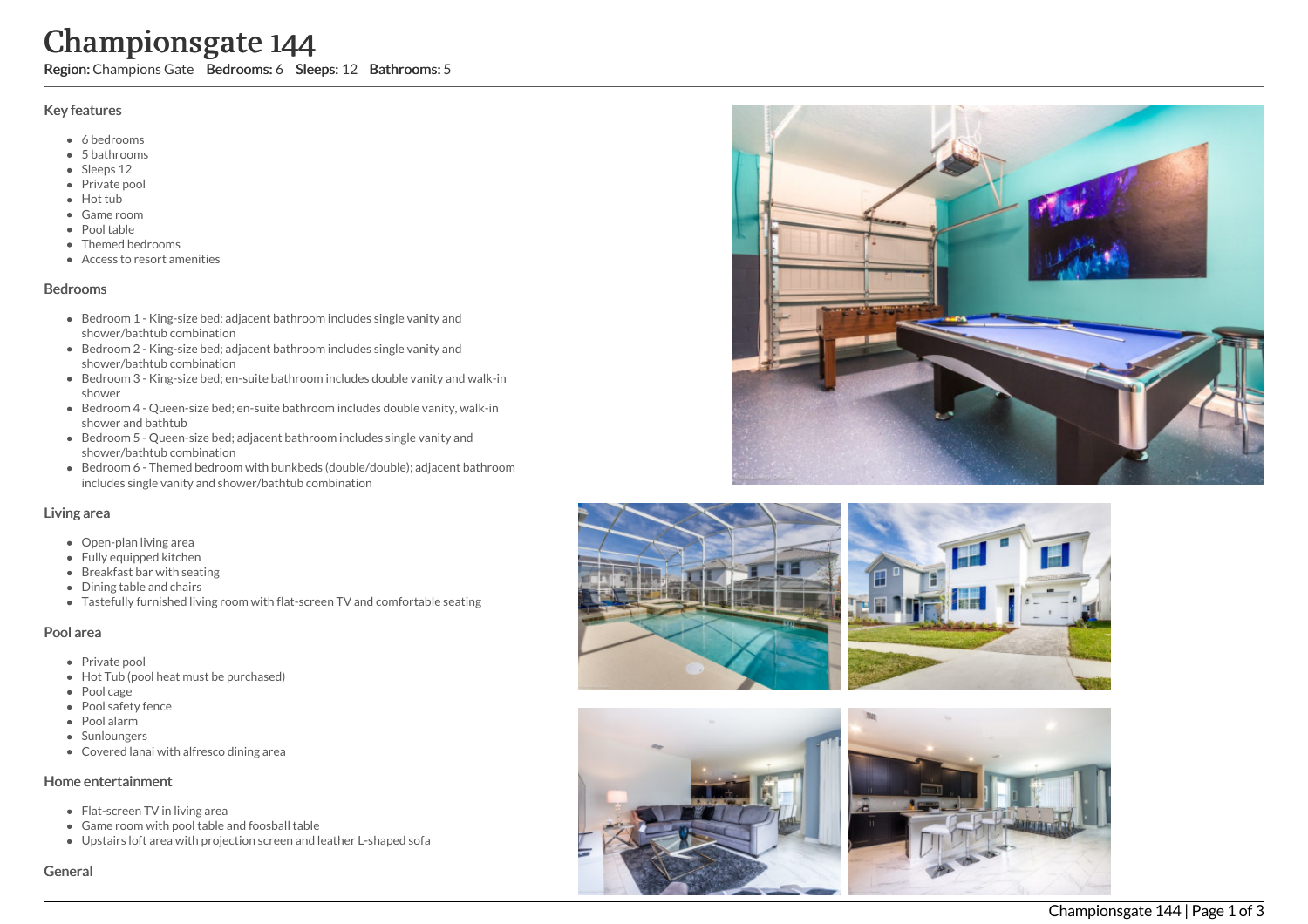- Air conditioning throughout
- Complimentary wifi
- Bedding and towels included
- $\bullet$  Private parking

### Laundry room

- Washer and dryer
- Iron and ironing board

## Children's equipment available for hire

- $\bullet$  Crib
- Stroller
- $\bullet$  High chair
- Pack and play

# Resort facilities

Ideally located close to many of Orlando A¢â,¬â, ¢s theme parks, Championsgate Resort offers a wide variety of fantastic amenities for the whole family to enjoy. Set within 900 acres, this luxury resort is home to an 18-hole championship golf course, a fully equipped gym, a games room and multiple sports courts. Guests can choose from a selection of swimming pools; kids will enjoy the waterslides and splash park whilst adults can float in the lazy river, or relax under a private cabana. An excellent retreat after a busy day at the parks, guests of Championsgate Resort will also have access to a movie theater, a range of shops and an impressive spa. There is also a great selection of restaurants and bars on site, including a poolside grill, a sports bar and the impressive clubhouse.

# Places of interest

- Golf courses 0 miles
- $\bullet$  Shopping mall 3 miles
- Disney World 8 miles
- Seaworld 17 miles
- Universal Studios 20 miles
- Legoland 25 miles